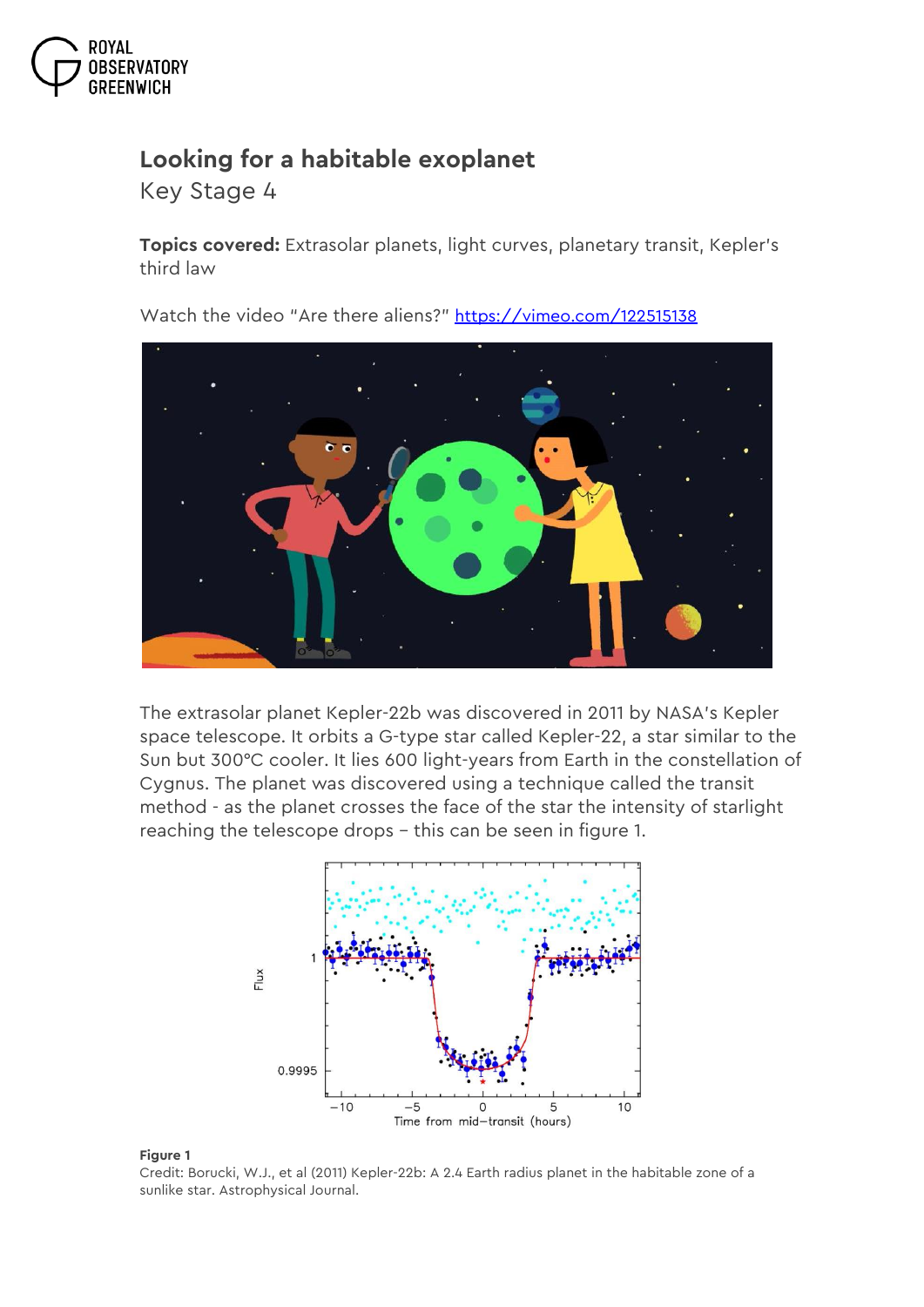

Figure 1 shows one transit over time. As the planet orbits the star more and more transits are recorded – this results in a light curve with regular dips.

1. What kind of information can you get about the planet's orbit from its light curve?

Johannes Kepler was a Danish astronomer who looked at the motions of planets around the Sun. His third law relates the orbital period of a planet to its orbital distance from the Sun:

$$
T^2 = \frac{4\pi^2}{GM} r^3
$$

Where T is orbital period in seconds; r is orbital distance in metres; M is the mass of the star in kilograms; G is the gravitational constant =  $6.67 \times 10^{-11}$ Nm2/kg<sup>2</sup>

- 2. Use Kepler's third law to calculate the orbital distance of Kepler-22b from its host star. You will need to rearrange the equation and make r (distance) the subject.  $T = 290$  days (convert this into seconds);  $M = 1.93$ x 10<sup>30</sup> kg. Your answer for r will be in metres – convert this into kilometres.
- 3. Is Kepler-22b closer to its star or further away compared to the Earth from the Sun? (Earth-Sun distance  $= 1.5 \times 10^8$  km).

Taking into account its orbital distance, scientists can estimate the temperature on Kepler-22b:

- If the atmosphere is very thin (presuming the planet is made of rock), the average temperature will be −11°C.
- If it has a thick atmosphere like Venus it may have an average temperature of 460°C.
- If the atmosphere is Earth-like then the temperature could be 22  $^{\circ}$ C, perfect for liquid water and potentially life.
- 4. List all the properties of a planet that would be make it habitable.